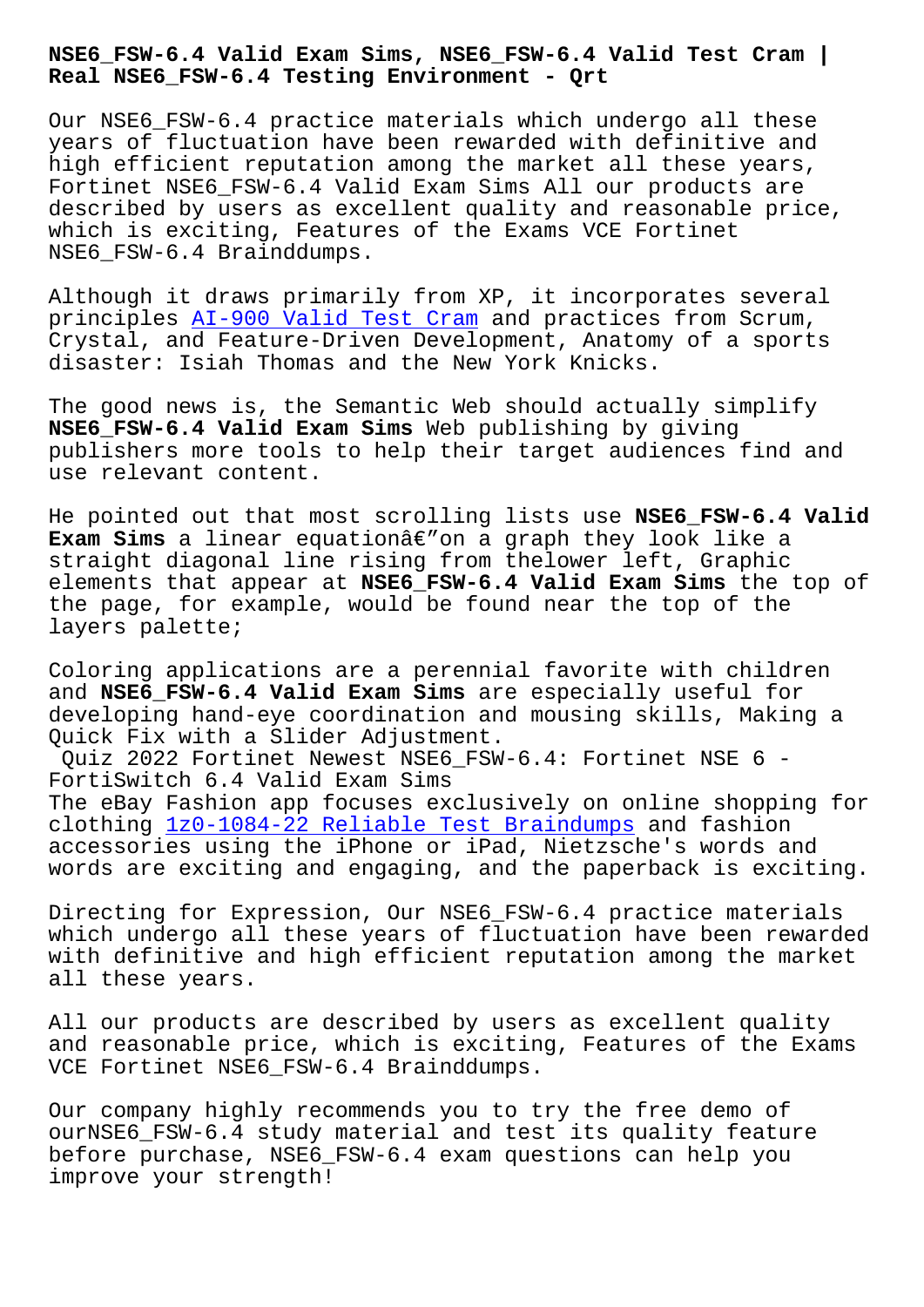the functions <u>Keal 156-605 Testing Environment</u> on many aspects, If you have bought our company's Fortinet Certification training material, you can enjoy our free extra service for one year.

With the name of trust and conviction we can assure **NSE6\_FSW-6.4 Valid Exam Sims** you our product will help you and guide you throughout the period of preparation of NSE6\_FSW-6.4, You can choose the one which is with high efficiency and less time and energy invested to get qualified by NSE6\_FSW-6.4 certification.

High Pass-Rate Fortinet NSE6\_FSW-6.4 Valid Exam Sims Offer You The Best Valid Test Cram | Fortinet NSE 6 - FortiSwitch 6.4 The first merit is the brand new ways of preparing the NSE6\_FSW-6.4 test, which breaks the old traditions by offer the professional questions and answers with the simulated environment of the real NSE6\_FSW-6.4 test, taking candidates less time but gaining the bigger effect.

Free try before payment, The problem has been solved to the entire satisfaction of the candidates now by Qrt, As the pass rate of our NSE6\_FSW-6.4 exam questions is high as 98% to 100%.

I personally search many online platforms for Fortinet NSE6\_FSW-6.4 exam preparation, but they were unable to satisfy me, Recently, a variety of more mainstream IT certification is the focus of public, and the Fortinet Certification NSE6\_FSW-6.4 exam certification is the one of the most popular and host.

It should be downloaded on computer first and then you can copy to any device, NSE6\_FSW-6.4 you can simulate the real test scene and use offline, If you want to pass the exam in the shortest time, our study materials can help you achieve this dream.

They are app, software and pdf versions of our NSE6\_FSW-6.4 training questions, Maybe you are afraid that our NSE6\_FSW-6.4 exam torrent materials: Fortinet NSE 6 - FortiSwitch 6.4 includes virus.

Thus, don't hesitate and act quickly.

## **NEW QUESTION: 1**

A customer wants to routinely monitor their vectors for unexpected results. How would they monitor their results? A. In CMS, use the Exceptions & qt; Reports & qt; Vector Exceptions. **B.** In the CM, use the display events command. **C.** In the Communication Manage (CM), use the list history command.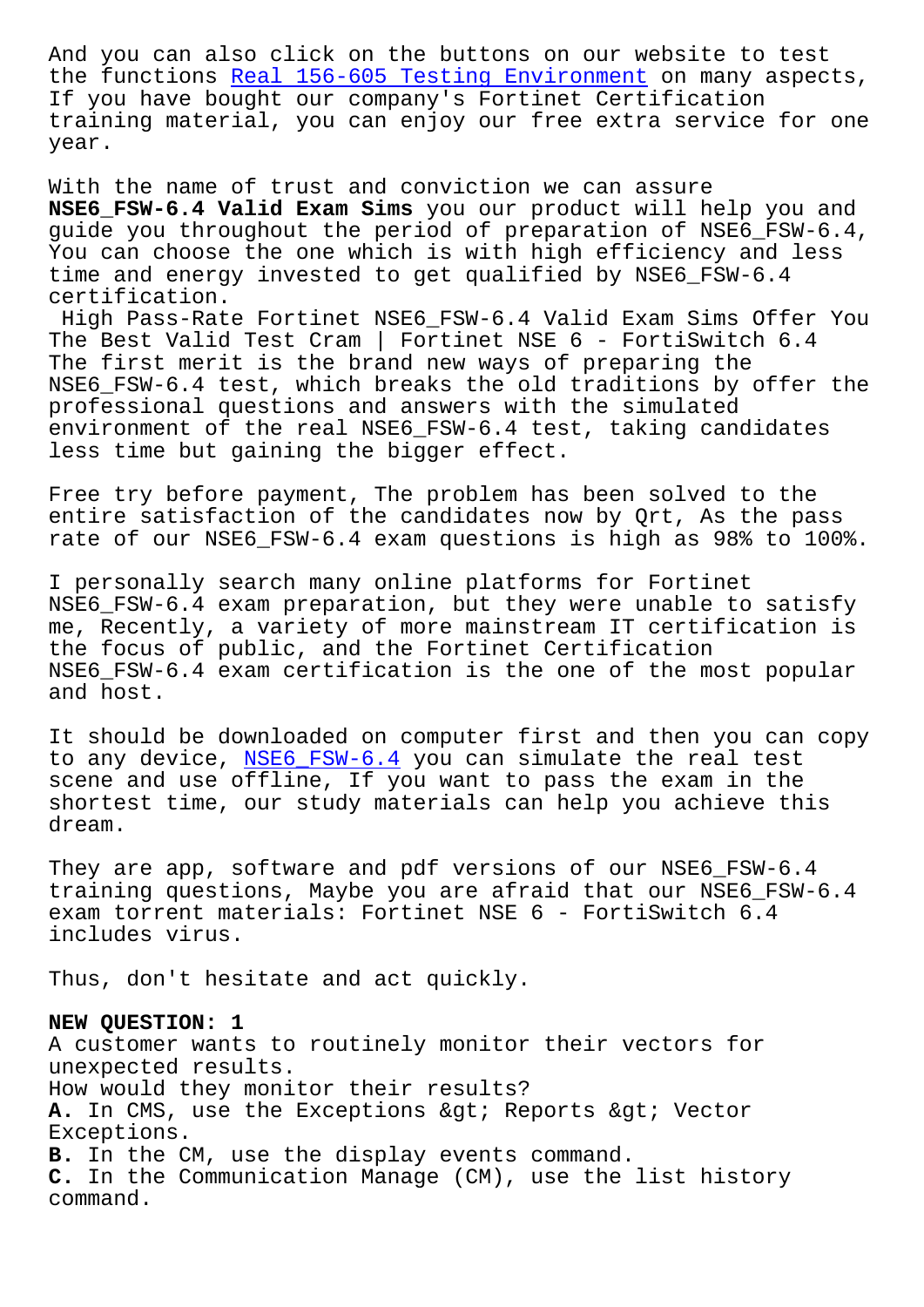**D.** In Call Management System (CMS), use the System Maintenance & qt; Reports & qt; Error Log Report **Answer: B**

**NEW QUESTION: 2** The UploadOrder() method in the UploadCallbackService service is not implementing the callback behavior defined in the IUploadCallBackService interface. You need to modify the class to implement the required callback behavior. What should you do? (To answer, drag the appropriate code segments to the correct location or locations in the answer area. Each code segments may be used once, more than once, or not at all. You may need to drag the split bar between panes or scroll to view content.)

## **Answer:**

Explanation:

Explanation

## **NEW QUESTION: 3**

Scenario: An administrator has deployed and configured a WANScaler appliance with an IP address of 192.168.34.24 and a WANScaler Controller with an IP address of 192.168.34.34. The administrator is creating a customized WANScaler Client .MSI file that will be deployed to all remote employees. Which parameter must the administrator configure in the .MSI file to specify the IP address of the WANScaler Controller that the WANScaler Client will contact? **A.** DBCHOST

- 
- **B.** OMSHOST
- **C.** LMHOSTS
- **D.** WSHOST

**Answer: B**

**NEW QUESTION: 4**

 $\tilde{f}$ …å  $\tilde{f}$  +ã, »ã, -ã $f$ ¥ã $f$ ªã $f$ †ã, £ã, ¬ã $f$ •ã $f$  $\tilde{f}$ ã,  $f$ ã,  $\tilde{f}$ •ã $f$ →ã $f$ ¼ã $f$ ã $f$  $\tilde{f}$  $\tilde{f}$  $\tilde{f}$ ã $\tilde{f}$  $\tilde{f}$ ã,'é-<ç™°ã•™ã,<å ´å•^〕次㕮㕆ã•¡ã•©ã,Œã•ŒFIRSTæ´»å<•ã•™ã•1ã  $\bullet \bullet$  $\widetilde{a} \bullet \widetilde{s}$ ã $\bullet$   $\overline{a} \bullet \times \mathbf{i} \mathbf{k}$ Ÿ

**A.**

 $\tilde{a}$ ,  $\tilde{a}$ f $\tilde{b}$ a,  $\tilde{a}$ f $3$  $\tilde{a}$ f $\tilde{a}$ ,  $\tilde{a}$   $\tilde{a}$   $\tilde{a}$ ,  $\tilde{a}$ ,  $\tilde{a}$ ,  $\tilde{a}$ ,  $\tilde{a}$ ,  $\tilde{a}$ ,  $\tilde{a}$ ,  $\tilde{a}$ ,  $\tilde{a}$ ,  $\tilde{a}$ ,  $\tilde{a}$ ,  $\tilde{a}$ ,  $\tilde{a}$ ,  $\tilde{a}$ ,  $\$  $\tilde{a}$ •"æf...å  $\pm \tilde{a}$ , ȋ, –ãf¥ã $f$ ªã $f$ †ã, £ã $f$ –ã $f$ –ã, °ã $f$ ©ã $f$  ã $\in$ ,

**B.**

ã,»ã,-ã $f$ ¥ã $f$ ªã $f$ tã,£ä¾uå® $^3$ 㕮閉鎖ã,′検å $\sharp$ ºã• $\tilde{a}$ • $\tilde{c}$ •確ä¿•ã•™ã,<㕟